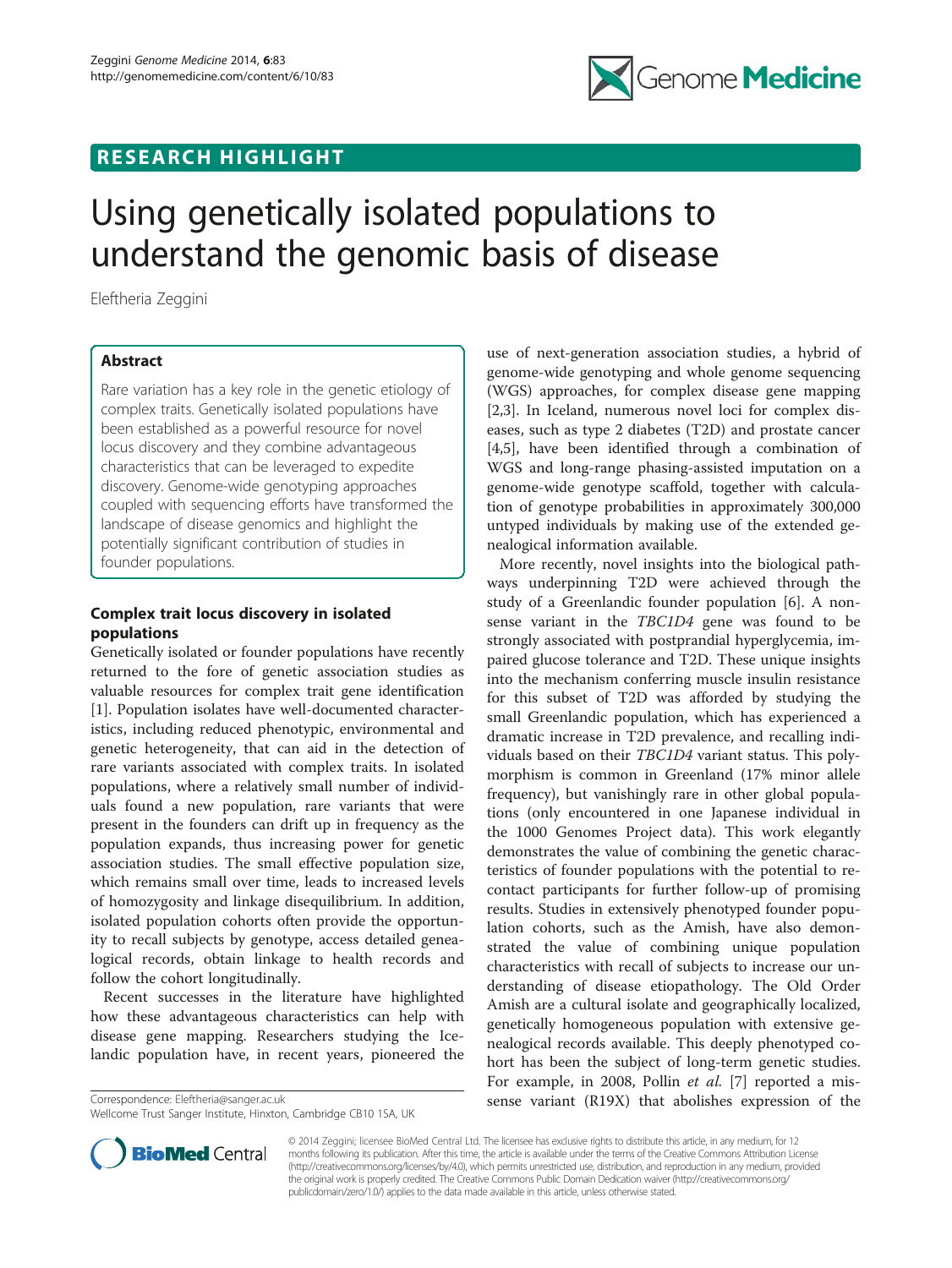<span id="page-1-0"></span>APOC3 gene and is strongly associated with a cardioprotective phenotype (higher high-density lipoprotein and lower blood triglyceride levels).

Notably, the same missense cardioprotective variant was also found in an independent isolated population from Greece in the HELIC-MANOLIS study [8]. Residents of the mountainous Mylopotamos villages on Crete have a high fat content diet but anecdotally display lower levels of, for example, T2D complications compared with the general population. The R19X APOC3 variant was carried by approximately 4% of the individuals studied and reached genome-wide statistical significance with a sample size of fewer than 1,300. Discovery of the same effect in the general population would have required over 50 times the number of subjects. Largescale studies of over 110,000 individuals of European descent have recently also established an association of rare variants in the APOC3 locus with protection against high triglyceride levels and coronary artery disease [\[9](#page-2-0)]. APOC3 is now becoming a poster child for the power afforded by founder populations and clearly demonstrates the generalizability of findings in isolates into more cosmopolitan populations.

A prime example of how founder population characteristics coupled with linkage to medical records can accelerate discovery was recently produced by studying the Finnish population [\[10\]](#page-2-0). In a whole exome sequencing study of about 3,000 Finns, Lim et al. first established that the Finns have fewer variable sites overall but more loss-of-function variants compared with non-Finnish European individuals, and subsequently identified robust associations with key traits of medical relevance. Linkage to national medical records resulted in the demonstration that splice variants in the LPA gene that are associated with low levels of plasma lipoprotein(a) confer protection against cardiovascular disease.

#### Future directions

Going forward, it is clear that founder populations can provide a unique and powerful resource for the identification of low frequency and rare variants of direct medical consequence. Power to detect association is demonstrably boosted for individual sequence variants that have drifted up in frequency. In addition, power to detect a significant accumulation of rare variants at particular loci is further increased in founder populations as neutral rare variation may be lost from the haplotype pool. In this context, meta-analysis at the locus level across different isolates is posited to be important for establishing burden of proof, although this principle requires empirical substantiation. Historically, the transferability of findings in isolates across to more cosmopolitan populations has been a topic of debate. However, there is an accrual of emerging examples of loci

discovered in founder populations that are more widely generalizable, with replication of signals achieved in diverse sample sets [4,5,7[-9](#page-2-0)]. Furthermore, invaluable and unprecedented insights into disease pathogenesis can be afforded by findings restricted to genetically isolated populations, as exemplified by the elegant metabolic trait study in Greenland [6]. Decreasing costs for deep whole genome sequencing and the increasing availability of deeply phenotyped genetically isolated cohorts sets the scene for further success stories in the near future.

#### **Abbreviations**

T2D: Type 2 diabetes; WGS: Whole genome sequencing.

The author has no competing interests to declare.

#### Published online: 17 October 2014

#### **References**

- 1. Zuk O, Schaffner SF, Samocha K, Do R, Hechter E, Kathiresan S, Daly MJ Neale BM, Sunyaev SR, Lander ES: Searching for missing heritability: designing rare variant association studies. Proc Natl Acad Sci U S A 2014, 111:E455–E464.
- 2. Holm H, Gudbjartsson DF, Sulem P, Masson G, Helgadottir HT, Zanon C, Magnusson OT, Helgason A, Saemundsdottir J, Gylfason A, Stefansdottir H, Gretarsdottir S, Matthiasson SE, Thorgeirsson GM, Jonasdottir A, Sigurdsson A, Stefansson H, Werge T, Rafnar T, Kiemeney LA, Parvez B, Muhammad R, Roden DM, Darbar D, Thorleifsson G, Walters GB, Kong A, Thorsteinsdottir U, Arnar DO, Stefansson K: A rare variant in MYH6 is associated with high risk of sick sinus syndrome. Nat Genet 2011, 43:316–320.
- 3. Zeggini E: Next-generation association studies for complex traits. Nat Genet 2011, 43:287–288.
- 4. Steinthorsdottir V, Thorleifsson G, Sulem P, Helgason H, Grarup N, Sigurdsson A, Helgadottir HT, Johannsdottir H, Magnusson OT, Gudjonsson SA, Justesen JM, Harder MN, Jørgensen ME, Christensen C, Brandslund I, Sandbæk A, Lauritzen T, Vestergaard H, Linneberg A, Jørgensen T, Hansen T, Daneshpour MS, Fallah MS, Hreidarsson AB, Sigurdsson G, Azizi F, Benediktsson R, Masson G, Helgason A, Kong A, et al: Identification of low-frequency and rare sequence variants associated with elevated or reduced risk of type 2 diabetes. Nat Genet 2014, 46:294–298.
- 5. Gudmundsson J, Sulem P, Gudbjartsson DF, Masson G, Agnarsson BA, Benediktsdottir KR, Sigurdsson A, Magnusson OT, Gudjonsson SA, Magnusdottir DN, Ohannsdottir H, Helgadottir HT, Stacey SN, Jonasdottir A, Olafsdottir SB, Thorleifsson G, Jonasson JG, Tryggvadottir L, Navarrete S, Fuertes F, Helfand BT, Hu Q, Csiki IE, Mates IN, Jinga V, Aben KK, van Oort IM, Vermeulen SH, Donovan JL, Hamdy FC, et al: A study based on whole-genome sequencing yields a rare variant at 8q24 associated with prostate cancer. Nat Genet 2012, 44:1326–1329.
- 6. Moltke I, Grarup N, Jorgensen ME, Bjerregaard P, Treebak JT, Fumagalli M, Korneliussen TS, Andersen MA, Nielsen TS, Krarup NT, Gjesing AP, Zierath JR, Linneberg A, Wu X, Sun G, Jin X, Al-Aama J, Wang J, Borch-Johnsen K, Pedersen O, Nielsen R, Albrechtsen A, Hansen T: A common Greenlandic TBC1D4 variant confers muscle insulin resistance and type 2 diabetes. Nature 2014, 512:190–193.
- 7. Pollin TI, Damcott CM, Shen H, Ott SH, Shelton J, Horenstein RB, Post W, McLenithan JC, Bielak LF, Peyser PA, Mitchell BD, Miller M, O'Connell JR, Shuldiner AR: A null mutation in human APOC3 confers a favorable plasma lipid profile and apparent cardioprotection. Science 2008, 322:1702–1705.
- 8. Tachmazidou I, Dedoussis G, Southam L, Farmaki AE, Ritchie GR, Xifara DK, Matchan A, Hatzikotoulas K, Rayner NW, Chen Y, Pollin TI, O'Connell JR, Yerges-Armstrong LM, Kiagiadaki C, Panoutsopoulou K, Schwartzentruber J, Moutsianas L, Tsafantakis E, Tyler-Smith C, McVean G, Xue Y, Zeggini E, UK10K consortium: A rare functional cardioprotective APOC3 variant has risen in frequency in distinct population isolates. Nat Commun 2013, 4:2872.